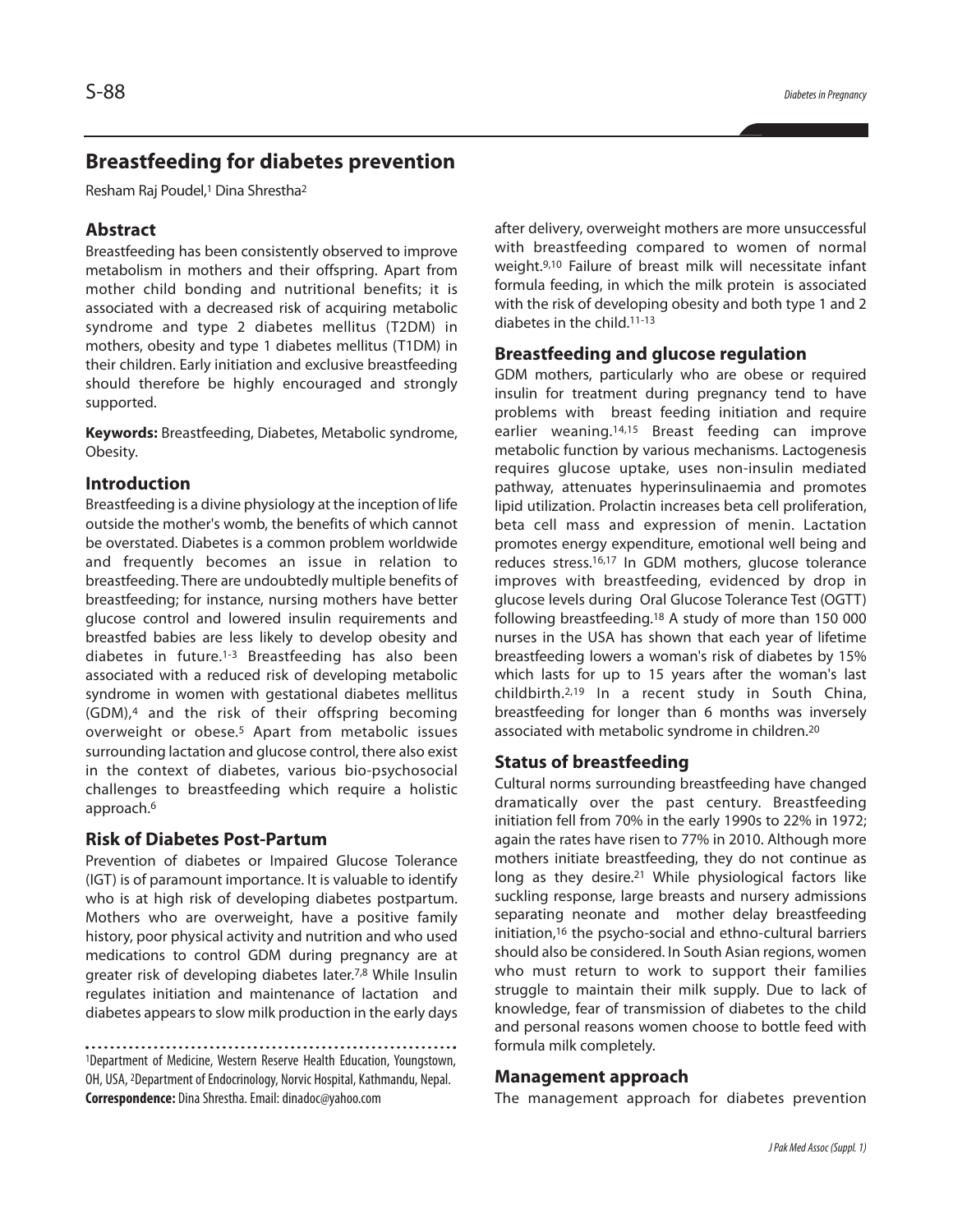through breastfeeding essentially centers on encouraging and supporting early initiation and exclusive breastfeeding in all mothers, particularly with GDM or those with high risk profile. Health education about diabetes and counseling the benefits and anticipated barriers to breastfeeding to increase the knowledge, attitude and practice (KAP) should begin in the antenatal period; and rigorously discussed by the end of third trimester to explore, discuss and dispel the doubts and myths. <sup>6</sup> Maternal knowledge about infant health benefits, and comfort with breastfeeding in social settings is directly related to intentions to breastfeed; prenatal interventions to address these issues should increase exclusive breastfeeding intention and duration. <sup>22</sup> Mass awareness programs can also be conducted in occasions like World Breastfeeding Week, August 1-7.

Integrated care should ensure care of mother and child, lactation and endocrinology support as needed. Obstetricians should assist mothers to make an informed decision, offer anticipatory guidance, support lactation, evaluate and treat possible complications. 21 Proper breast examination should be ensured and mothers should be assured of adequate breastfeeding by providing knowledge on information like adequate maternal- infant interaction during feeding, drip milk from contralateral breast during feeding, baby satisfaction/adequate sleep, urine void, weight gain, etc. 6,23 Lifestyle modification, medical nutrition therapy, screening for complications, and overall aspect of comprehensive diabetes care should be followed in all GDM mothers. Drug interactions should be kept in mind in relation to lactation. In women requiring drugs for control, insulin remains the safest option during lactation while metformin and glibenclamide are possible alternatives. 24,25

Babies who are born to GDM or diabetic mothers may have fluctuating blood glucose levels and are susceptible to hypoglycaemia after birth as they continue to produce excess insulin but no longer receive a steady supply of glucose from the mother. Careful monitoring of the baby's blood glucose and frequent breastfeeding are therefore very important.2 Babyfriendly policies should be practiced and breast feeding should be initiated as soon as possible, expressed breastmilk (EBM) should be provided to neonates who are admitted in nursery. Early expression and feeding helps to ensure adequacy of lactation and prevention of breast engorgement. 6

### **Conclusion**

Breastfeeding has multiple benefits including the

*Vol.66, No.11(Suppl.1), November2016*

mother-child bond, vital child nutrition and several beneficial metabolic effects in both mother and child. In the context of diabetes, breastfeeding mothers have improved glucose tolerance achieved through energy expenditure, emotional well being and reduced stress, which lowers a woman's risk of diabetes. Children who are early and exclusive breastfeed are less likely to suffer from obesity and diabetes in the future. Breast feeding should be encouraged, supported and promoted strongly in all women, particularly those with GDM in order to improve long term health outcomes. It is imperative to know that there are physical, physiological, psycho-social and ethno-cultural barriers to breastfeeding. The GDM care team, including obstetricians, endocrinologists and dieticians should be aware of barriers and misconceptions related to breastfeeding, and work closely with mothers to encourage breastfeeding.

#### **References**

- 1. Pereira PF, Alfenas Rde C, Araújo RM. Does breastfeeding influence the risk of developing diabetes mellitus in children? A review of current evidence. J Pediatr (Rio J) 2014; 90: 7-15.
- 2. Stuebe AM. Breastfeeding and diabetes benefits and special needs. Diabetes Voice 2007; 52: 26-9.
- 3. Victora CG, Bahl R, Barros AJ, Franca GV, Horton S, Krasevec J, et al. Breastfeeding in the 21st century: epidemiology, mechanisms, and lifelong effect. Lancet 2016; 387: 475-90.
- 4. Gunderson EP, Jacobs DR Jr, Chiang V, Lewis CE, Feng J, Quesenberry CP Jr, et al. Duration of lactation and incidence of the metabolic syndrome in women of reproductive age according to gestational diabetes mellitus status: a 20-Year prospective study in CARDIA (coronary artery risk development in young adults). Diabetes 2010; 59: 495-504.
- 5. Feig DS, Lipscombe LL, Tomlinson G, Blumer I. Breastfeeding predicts the risk of childhood obesity in a multi-ethnic cohort of women with diabetes. J Matern Fetal Neonatal Med 2011; 24: 511-5.
- 6. Kalra B, Gupta Y, Kalra S. Breast feeding: preventive therapy for type 2 diabetes. J Pak Med Assoc 2015; 65: 1134-6.
- 7. Shields L, Tsay GS. Editors, California Diabetes and Pregnancy Program Sweet Success Guidelines for Care. Developed with California Department of Public Health; Maternal Child and Adolescent Health Division; revised edition, September 2015.
- 8. Kitzmiller JL, Dang-Kilduff L, Taslimi MM. Gestational diabetes after delivery. Diabetes Care 2007; 30: 225-35.
- 9. Miyake A, Tahara M, Koike K, Tanizawa O. Decrease in neonatal suckled milk volume in diabetic women. Eur J Obstet Gynecol Reprod Biol 1989; 33: 49-53.
- 10. Hilson JA, Rasmussen KM, Kjolhede CL. Maternal obesity and breast-feeding success in a rural population of white women. Am J Clin Nutr 199;66:1371-8. (Erratum in: Am J Clin Nutr 1998;67:494.)
- 11. Peng H, Hagopian W. Environmental factors in the development of type 1 diabetes. Rev EndocrMetabDisord 2006; 3: 149-62.
- 12. Pettitt DJ, Forman MR, Hanson RL, Knowler WC, Bennett PH. Breastfeeding and incidence of non-insulin-dependent diabetes mellitus in Pima Indians. Lancet 1997; 350: 166-8.
- 13. Owen CG, Martin RM, Whincup PH, Smith GD, Cook DG. Does breastfeeding influence risk of type 2 diabetes in later life? A quantitative analysis of published evidence. Am J ClinNutr 2006; 84: 1043-54.